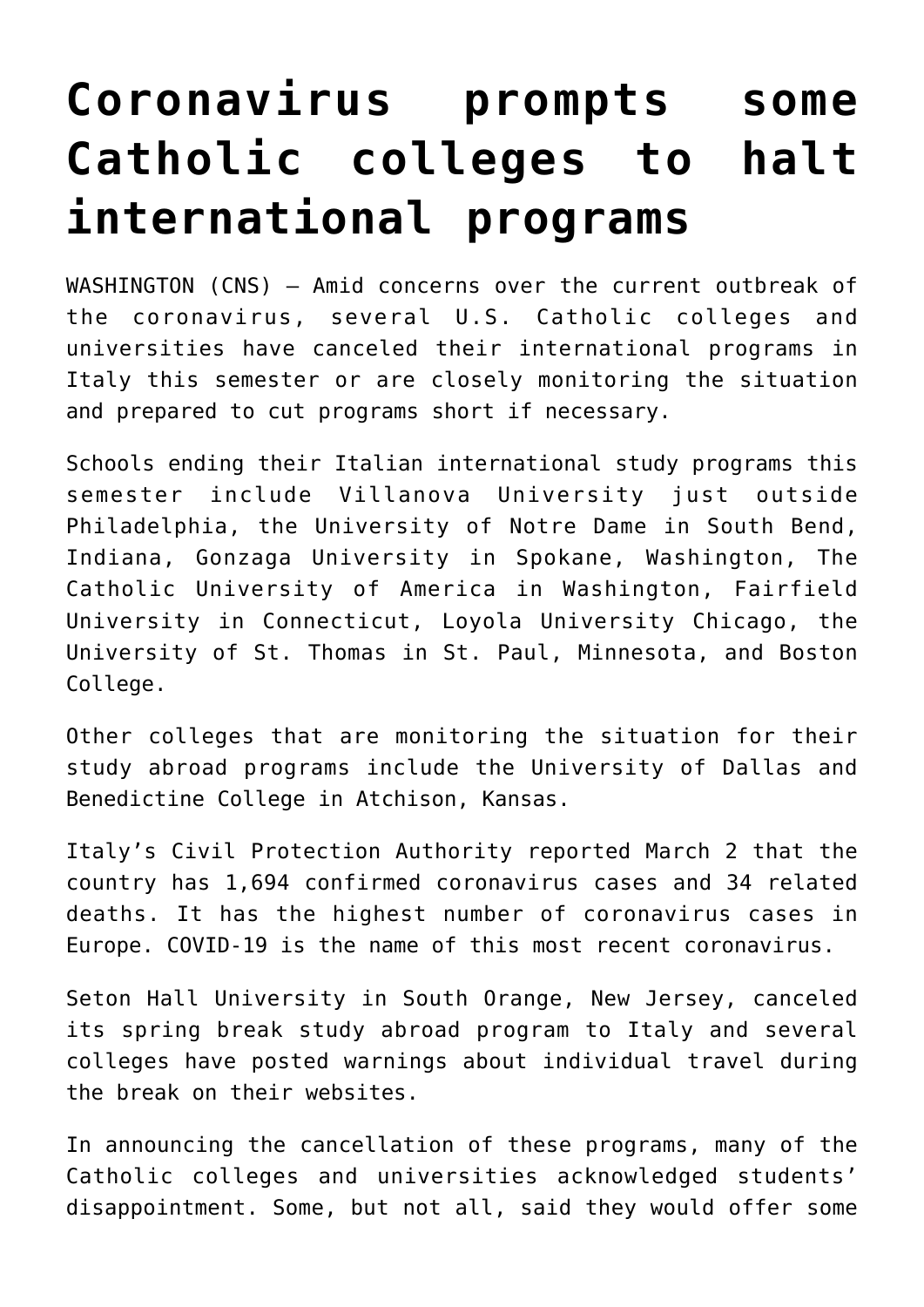type of financial reimbursement.

In writing about the semester's discontinuation at the Loyola University Chicago's John Felice Rome Center, the program's director, Michael Andrews, said: "Please remember that it is our civic responsibility to do everything we can to prevent any additional spread of the virus, keeping in mind the most vulnerable among us."

He pointed out this was not "an ideal situation for our students, parents, faculty or staff" and said the university was committed to providing a positive alternative learning experience for its students.

Like other college leaders in this position around the country, he said the main goal at this time is to get students home safely and to be sure they stayed at home for the 14-day period directed by the Centers for Disease Control.

Villanova University announced on its website that "given the rapid increase in the number of confirmed cases in Northern Italy, we have made the decision to bring home our students who are abroad in Italy. The university is in close contact with other study abroad programs in which Villanova students are participating and will determine appropriate responses to additional disruptions caused by the coronavirus."

Gonzaga University announced it has suspended all academic courses in Florence, Italy, effective March 6 and said students should make "immediate plans to travel back to their home residence." Similarly, Fairfield University is closing its Florence University of the Arts study abroad program and requiring the 142 students enrolled in the program to leave Italy and return to the main campus by March 15 where they will have the option of online and hybrid classes to remain on track to graduate.

Boston College officials said initially they were taking a wait-and-see approach regarding the school's college program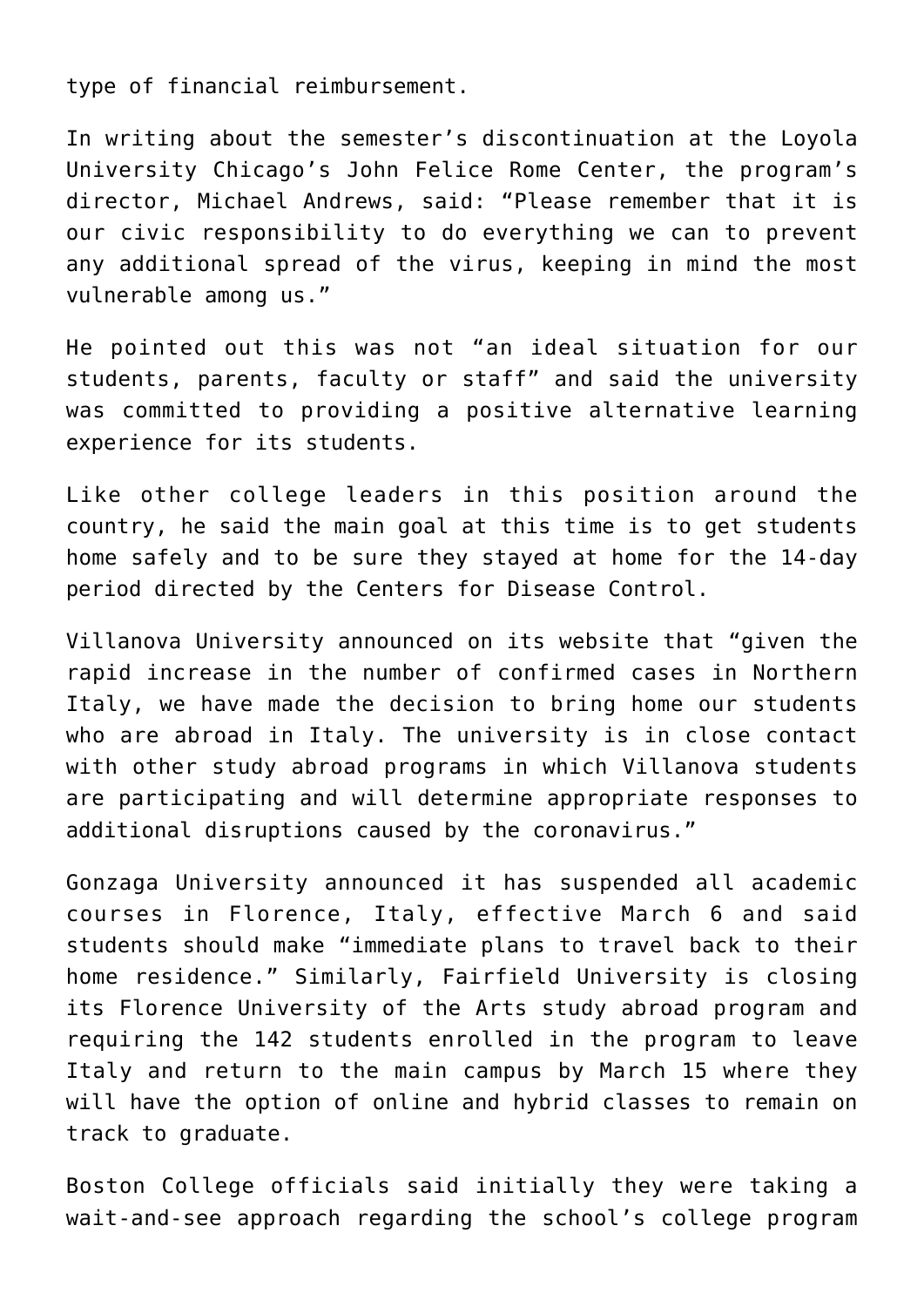in Parma, Italy, but "after much thought and consideration," they decided to close the program for the spring semester.

Notre Dame officials said they, too, had to "make the difficult but necessary decision to end all programming" in Italy for the rest of the semester. The school has 106 students studying in the Italian study program, 27 in the architecture program, one in law and 78 in other disciplines, who will be flown back to the United States as soon as possible.

The university previously announced a ban on school-sponsored travel to China and South Korea and is now extending that prohibition to Italy. It also said on its website that it continues to recommend against personal travel to China, South Korea, Italy, Iran and Japan. Boston College also placed a prohibition on university-sponsored travel to China and South Korea.

Not every college is shutting down its Italian programs just yet. Benedictine College currently has 52 students at its Florence campus and is keeping it open for those who wish to stay.

Daniel Musso, who oversees the school's study abroad programs, told News Press, a Kansas-based newspaper, that 14 students are returning to the Kansas campus.

The Dallas Morning News reported that several University of Dallas students studying in Rome have been placed in a "semiquarantine" as a precaution against the coronavirus, wearing masks on campus, eating meals outdoors and sleeping away from other students.

"The University of Dallas has been closely monitoring developments," said the university's president, Thomas Hibbs, in a statement.

Students from the University of St. Thomas' Catholic Studies